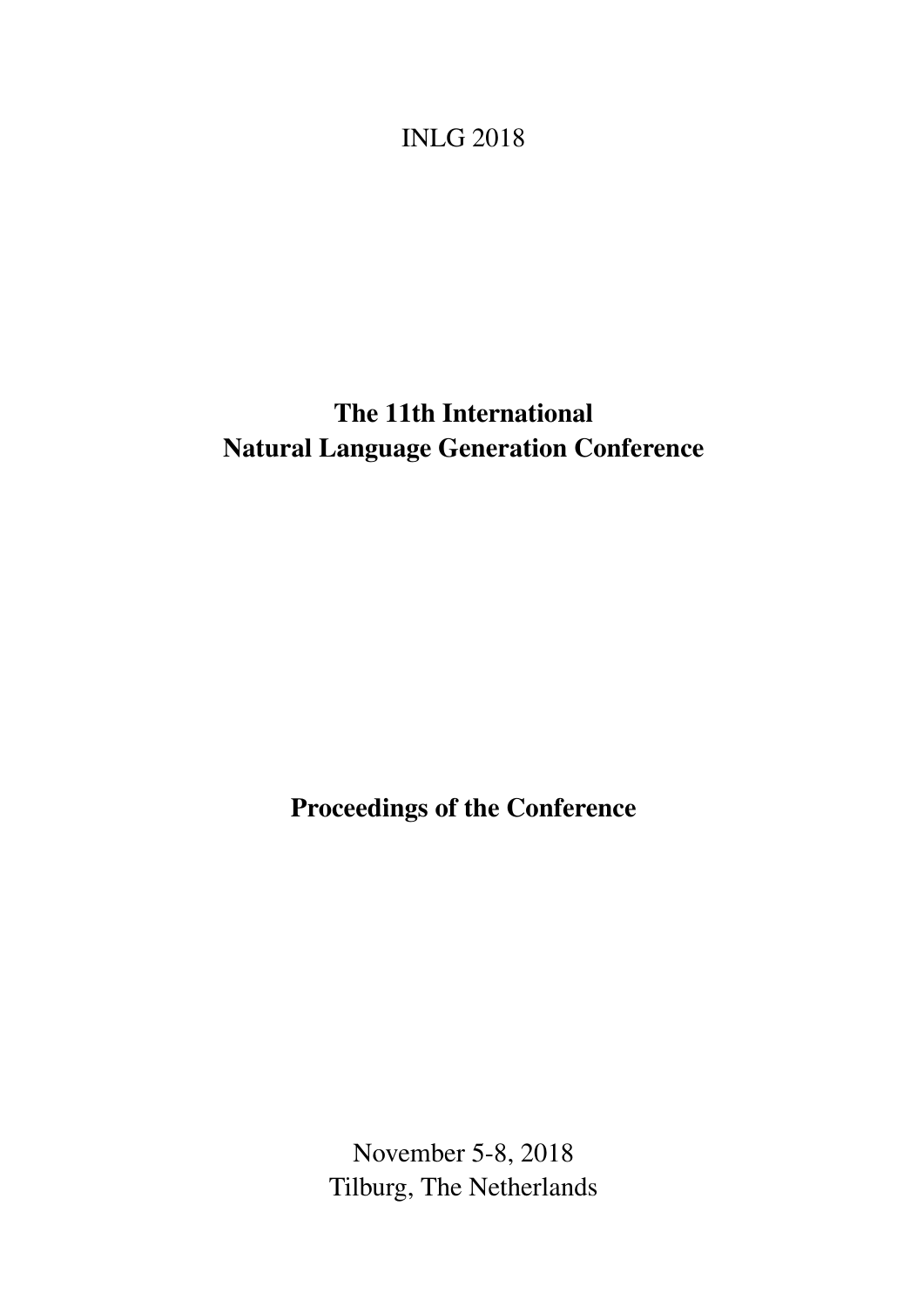c 2018 The Association for Computational Linguistics

Order copies of this and other ACL proceedings from:

Association for Computational Linguistics (ACL) 209 N. Eighth Street Stroudsburg, PA 18360 USA Tel: +1-570-476-8006 Fax: +1-570-476-0860 acl@aclweb.org

ISBN 978-1-948087-86-5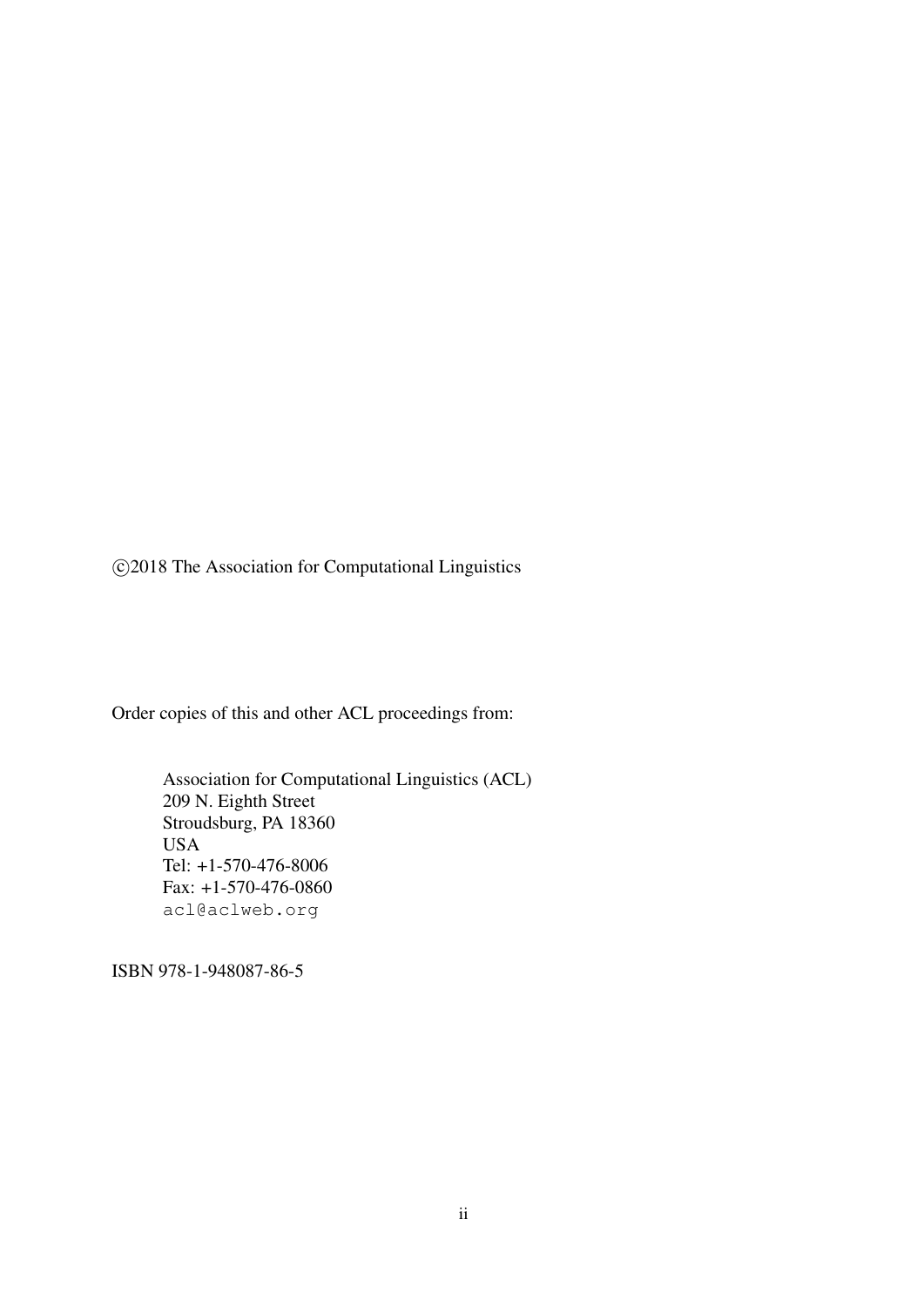# Preface

We are proud to present the Proceedings of the 11th International Natural Language Generation Conference (INLG 2018)!

INLG 2018 was organised by the Tilburg University Language Production (TULP) research group, part of the Department of Communication and Cognition (DCC) of the Tilburg School of Humanities and Digital Sciences (TSHD). The event took place under the auspices of the Special Interest Group on Natural Language Generation (SIGGEN) of the Association for Computational Linguistics (ACL) as well as the International Speech Communication Association (ISCA).

In view of the long Dutch tradition of automatically generating soccer reports (e.g., Theune et al., 2001; van der Lee et al., 2017), we felt it was wholly appropriate that the conference was organised in the Willem II stadium, home of the best soccer team in The Netherlands (in 1916, 1952 and 1955).

The INLG conference is the main international forum for the presentation and discussion of all aspects of Natural Language Generation (NLG), including data-to-text, concept-to-text, text-to-text and visionto-text approaches. Special topics of interest for the 2018 edition included:

- Generating Text with Affect, Style and Personality,
- Conversational Interfaces, Chatbots and NLG, and
- Data-driven NLG (including the E2E Generation Challenge).

Related to these three topics, we invited three international experts to contribute to the conference:

- Lillian Lee (Cornell University, Ithaca, USA)
- Piek Vossen (Vrije Universiteit Amsterdam, The Netherlands)
- Yoav Goldberg (Bar Ilan University, Israel)

The latter opened the conference with an invited tutorial on Neural NLG. In addition to the main conference, five workshops were accepted following a Call for Workshop Proposals:

- 3rd Workshop on Computational Creativity in Language Generation (CC-NLG 2018),
- Workshop on Intelligent Interactive Systems and Language Generation (2IS&NLG),
- MyNLG: 1st Workshop on Style, Affect and Character,
- Workshop on Natural Language Generation for Human-Robot Interaction and
- Workshop on Text adaptation.

Additionally, the conference hosted the third SIGGEN Hackathon which, for the first time, is a full day event.

For the main conference, we received a record number of 102 submissions, of which 20 were accepted for oral presentation, 4 as demo presentations and 38 as posters (including 5 related to the E2E challenge). All accepted papers are included in these proceedings.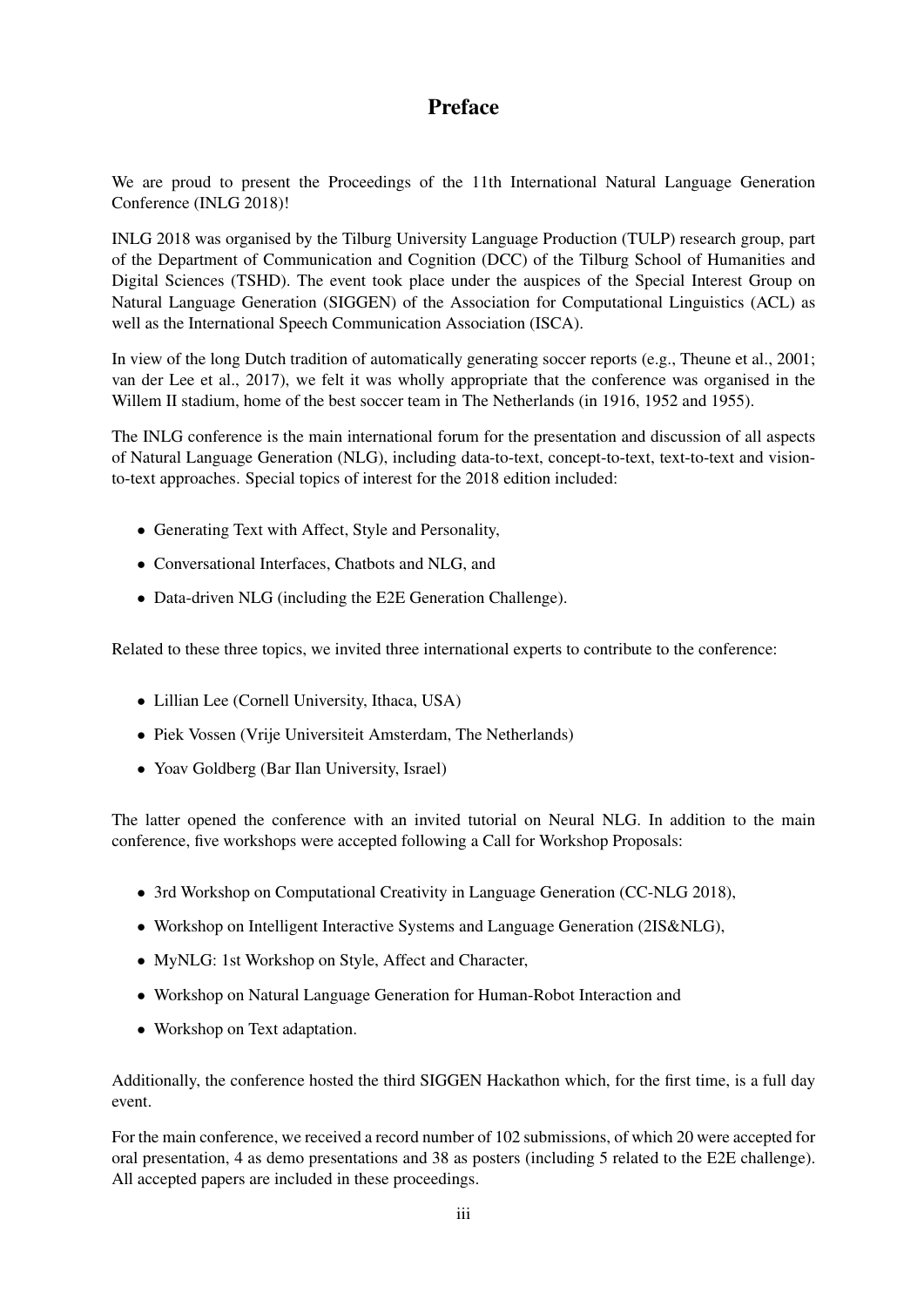We received financial support from the Netherlands Organisation for Scientific Research (NWO), via grant Grant PR-14-87 (Producing Affective Language: Content Selection, Message Formulation and Computational Modelling). Additionally, the conference was sponsored by (in alphabetical order):

- Arria NLG;
- flow.ai;
- Microsoft Research; and
- Philips.

We would like to thank all our sponsors for their support, and want to extend our gratitude to all speakers and reviewers for their excellent work.

Emiel Krahmer Albert Gatt Martijn Goudbeek

INLG 2018 PC Chairs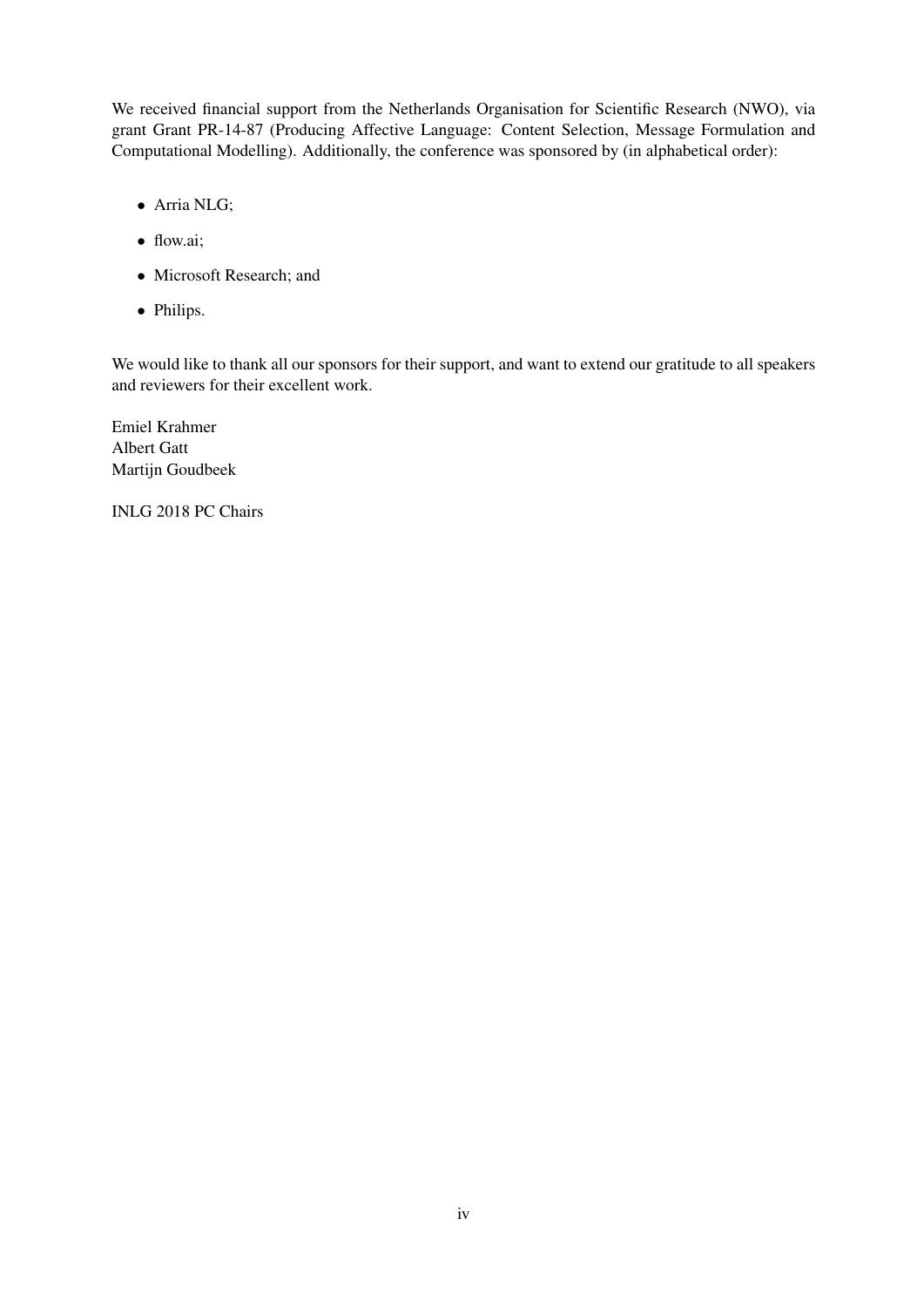### General and Programme Chairs:

Emiel Krahmer (Tilburg University, The Netherlands) Martijn Goudbeek (Tilburg University, The Netherlands) Albert Gatt (University of Malta, Malta)

#### Invited Speakers:

Yoav Goldberg (Bar Ilan University, Israel) Lillian Lee (Cornell University, Ithaca, USA) Piek Vossen (Vrije Universiteit Amsterdam, The Netherlands)

### Workshop Chairs:

Mariët Theune (University of Twente, The Netherlands) Sina Zarrieß (Universität Bielefeld, Germany)

### Hackathon Chair:

Somayajulu Sripada (University of Aberdeen/Arria NLG, UK)

### Local Organization Committee:

Nadine Braun (Tilburg University, The Netherlands) Thiago Castro Ferreira (Tilburg University, The Netherlands) Ákos Kádár (Tilburg University, The Netherlands) Ruud Koolen (Tilburg University, The Netherlands) Chris van der Lee (Tilburg University, The Netherlands) Lauraine de Lima (Tilburg University, The Netherlands) Fons Maes (Tilburg University, The Netherlands) Emiel van Miltenburg (Tilburg University, The Netherlands) Charlotte Out (Tilburg University, The Netherlands) Steffen Pauws (Tilburg University, The Netherlands) Ruben Vromans (Tilburg University, The Netherlands) Bram Willemsen (Tilburg University, The Netherlands) Jan de Wit (Tilburg University, The Netherlands)

### Program Committee:

Jose Alonso (CiTIUS-USC, Spain) Anja Belz (University of Brighton, UK) Alberto Bugarín Diz (CiTIUS-USC, Spain) Thiago Castro Ferreira (Tilburg University, The Netherlands) Robert Dale (Macquarie University, Australia) Kees van Deemter (Utrecht University, The Netherlands) Nina Dethlefs (University of Hull, UK) Ondřej Dušek (Heriot-Watt University, Edinburgh, UK)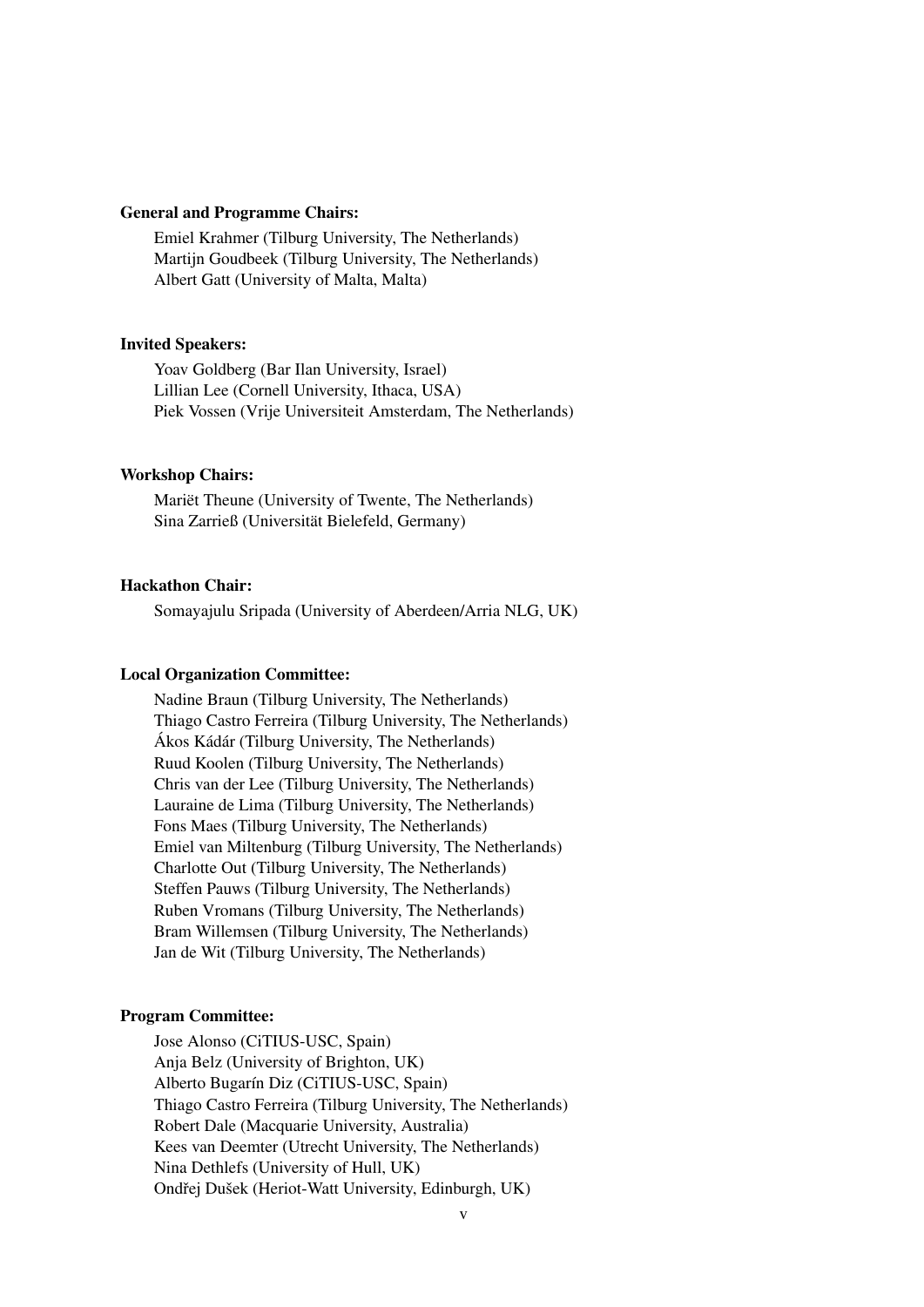Nikos Engonopoulos (University of Saarland, Germany) Claire Gardent (LORIA-CNRS, France) Albert Gatt (University of Malta, Malta) Lorenzo Gatti (University of Twente, The Netherlands) Pablo Gervás (UCM, Spain) Dimitra Gkatzia (Edinburgh Napier University, UK) Martijn Goudbeek (Tilburg University, The Netherlands) Aki Harma (Philips Research, The Netherlands) Helen Hastie (Heriot Watt University, UK) David M. Howcroft (Universität des Saarlandes, Germany) Amy Isard (University of Edinburgh, UK) Ákos Kádár (Tilburg University, The Netherlands) John Kelleher (Dublin Institute of Technology, Ireland) Ioannis Konstas (University of Washington, USA) Emiel Krahmer (Tilburg University, The Netherlands) Cyril Labbe (Université Joseph Fourier, France) Gerasimos Lampouras (University of Sheffield, UK) Guy Lapalme (Université de Montréal, Canada) Elena Lloret (University of Alicante, Spain) Saad Mahamood (Arria NLG, UK) David McDonald (SIFT, USA) Simon Mille (Universitat Pompeu Fabra, Spain) Emiel van Miltenburg (Vrije Universiteit Amsterdam, The Netherlands) Diego Moussallem (Universität Leipzig, Germany) Steffen Pauws (Philips Research/Tilburg University, The Netherlands) Paul Piwek (The Open University, UK) François Portet (University Grenoble, France) Alejandro Ramos Soto (CiTIUS-USC, Spain) Ehud Reiter (Arria NLG/University of Aberdeen, UK) Alexander M. Rush (Harvard University, Cambridge, USA) Daniel Sanchez (University of Granada, Spain) David Schlangen (Universität Bielefeld, Germany) Advaith Siddharthan (The Open University, UK) Somayajulu Sripada (University of Aberdeen/Arria NLG, UK) Kristina Striegnitz (Union College, USA) Marc Tanti (University of Malta, Malta) Mariët Theune (University of Twente, The Netherlands) Keith Vander Linden (Calvin College, USA) Marilyn Walker (UC Santa Cruz, USA) Leo Wanner (Universitat Pompeu Fabra, Spain) Michael White (Ohio State University, USA) Sander Wubben (Flow.ai/Tilburg University, The Netherlands) Sina Zarrieß (Universität Bielefeld, Germany)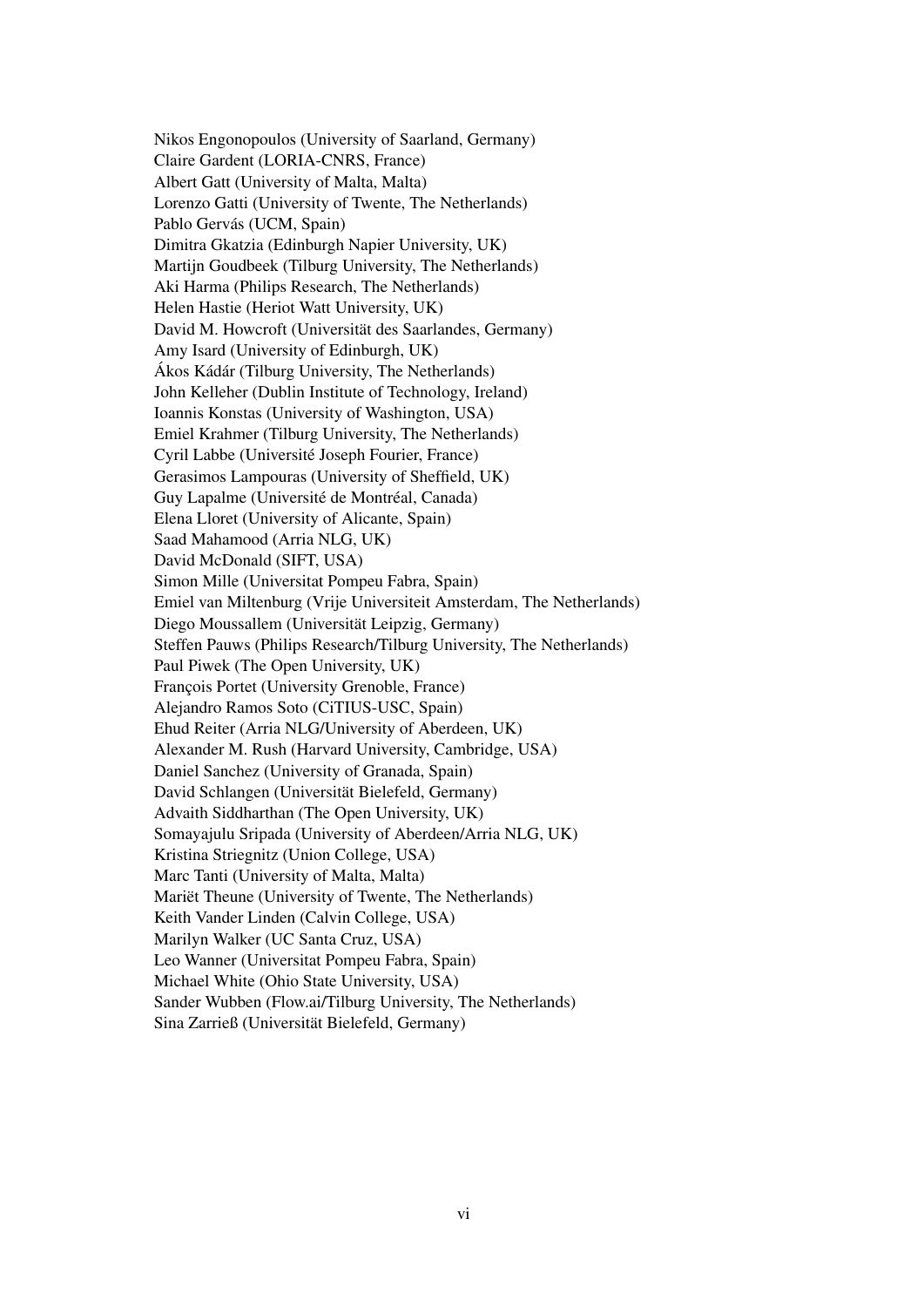# Table of Contents

| Deep Graph Convolutional Encoders for Structured Data to Text Generation                                                                                          |
|-------------------------------------------------------------------------------------------------------------------------------------------------------------------|
| Describing a Knowledge Base<br>Qingyun Wang, Xiaoman Pan, Lifu Huang, Boliang Zhang, Zhiying Jiang, Heng Ji and                                                   |
| Syntactic Manipulation for Generating more Diverse and Interesting Texts                                                                                          |
| Automated Learning of Templates for Data-to-Text Generation: Comparing Rule-Based, Statistical and<br><b>Neural Methods</b>                                       |
| End-to-End Content and Plan Selection for Data-to-Text Generation<br>Sebastian Gehrmann, Falcon Dai, Henry Elder and Alexander Rush46                             |
| SimpleNLG-ZH: A Linguistic Realisation Engine for Mandarin                                                                                                        |
| <b>Adapting SimpleNLG to Galician language</b>                                                                                                                    |
| <b>Going Dutch: Creating SimpleNLG-NL</b>                                                                                                                         |
| Learning to Flip the Bias of News Headlines                                                                                                                       |
| <b>Stylistically User-Specific Generation</b>                                                                                                                     |
| Explainable Autonomy: A Study of Explanation Styles for Building Clear Mental Models<br>Francisco Javier Chiyah Garcia, David A Robb, Xingkun Liu, Atanas Laskov, |
| Treat the System like a Human Student: Automatic Naturalness Evaluation of Generated Text Without<br><b>Reference Texts</b>                                       |
| <b>Content Aware Source Code Change Description Generation</b><br>Pablo Loyola, Edison Marrese-Taylor, Jorge Balazs, Yutaka Matsuo and Fumiko Satoh 119           |
| <b>Improving Context Modelling in Multimodal Dialogue Generation</b>                                                                                              |
| <b>Generating Market Comments Referring to External Resources</b><br>Tatsuya Aoki, Akira Miyazawa, Tatsuya Ishigaki, Keiichi Goshima, Kasumi Aoki,                |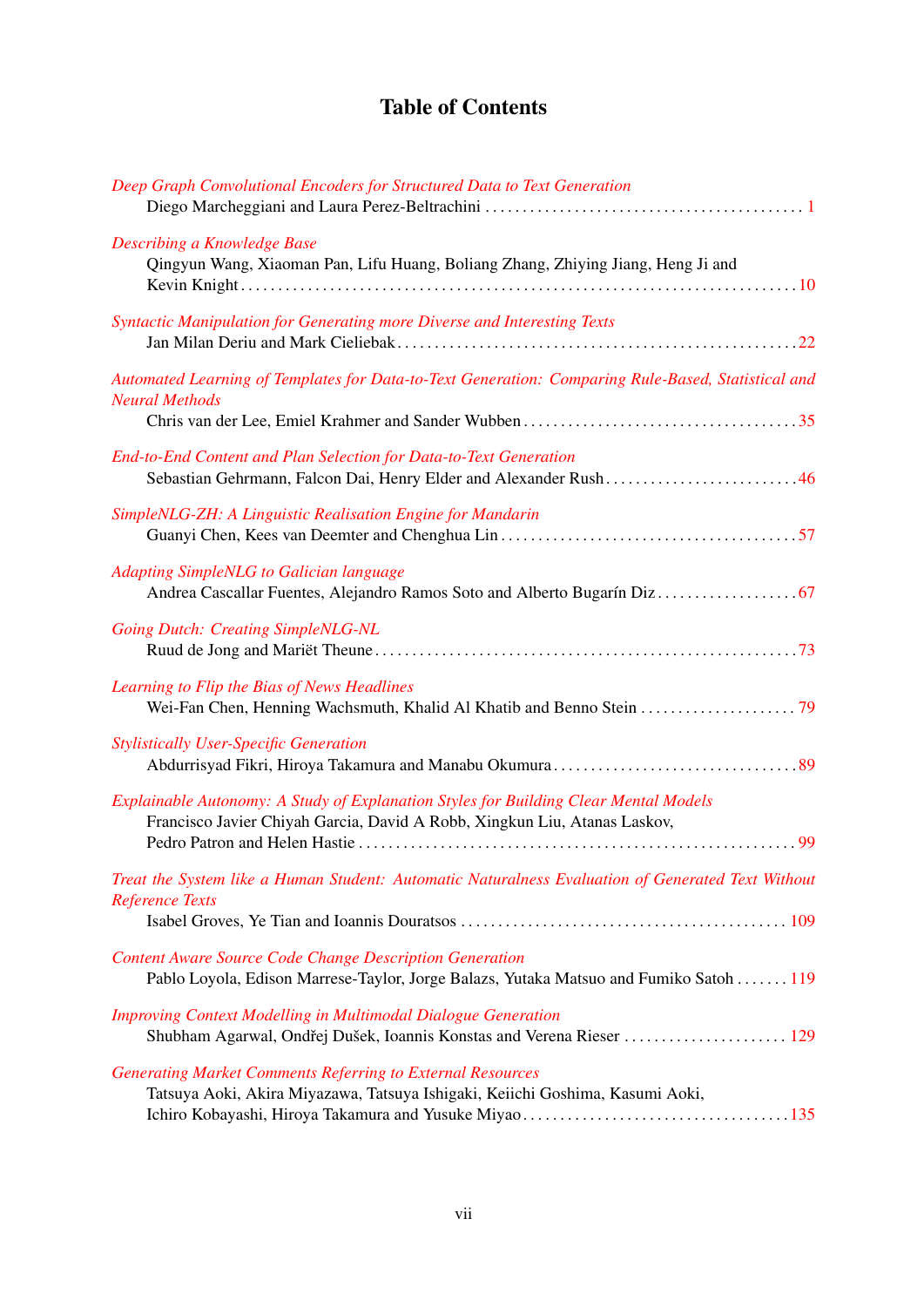| SpatialVOC2K: A Multilingual Dataset of Images with Annotations and Features for Spatial Relations<br>between Objects<br>Anja Belz, Adrian Muscat, Pierre Anguill, Mouhamadou Sow, Gaetan Vincent and        |
|--------------------------------------------------------------------------------------------------------------------------------------------------------------------------------------------------------------|
|                                                                                                                                                                                                              |
| Adding the Third Dimension to Spatial Relation Detection in 2D Images                                                                                                                                        |
| <b>Automatic Opinion Question Generation</b>                                                                                                                                                                 |
| Modelling Pro-drop with the Rational Speech Acts Model                                                                                                                                                       |
| Self-Learning Architecture for Natural Language Generation<br>Hyungtak Choi, Siddarth KM, Haehun Yang, Heesik Jeon, Inchul Hwang and Jihie Kim  165                                                          |
| <b>Enriching the WebNLG Corpus</b><br>Thiago Castro Ferreira, Diego Moussallem, Emiel Krahmer and Sander Wubben 171                                                                                          |
| Towards Making NLG a Voice for Interpretable Machine Learning<br>James Forrest, Somayajulu Sripada, Wei Pang and George Coghill177                                                                           |
| Template-Based Multilingual Football Reports Generation Using Wikidata as a Knowledge Base                                                                                                                   |
| <b>Automatic Evaluation of Neural Personality-Based Chatbots</b>                                                                                                                                             |
| Poem Machine: A Co-creative NLG Web Application for Poem Writing                                                                                                                                             |
| Japanese Advertising Slogan Generator using Case Frame and Word Vector                                                                                                                                       |
| Underspecified Universal Dependency Structures as Inputs for Multilingual Surface Realisation                                                                                                                |
| <b>LSTM</b> Hypertagging                                                                                                                                                                                     |
| Sequence-to-Sequence Models for Data-to-Text Natural Language Generation: Word- vs. Character-<br><b>Based Processing and Output Diversity</b>                                                               |
| Generating E-Commerce Product Titles and Predicting their Quality                                                                                                                                            |
| José G. C. de Souza, Michael Kozielski, Prashant Mathur, Ernie Chang, Marco Guerini,                                                                                                                         |
| Designing and Testing the Messages Produced by a Virtual Dietitian                                                                                                                                           |
| Generation of Company Descriptions Using Concept-to-Text and Text-to-Text Deep Models: Dataset<br><b>Collection and Systems Evaluation</b><br>Raheel Qader, Khoder Jneid, François Portet and Cyril Labbé254 |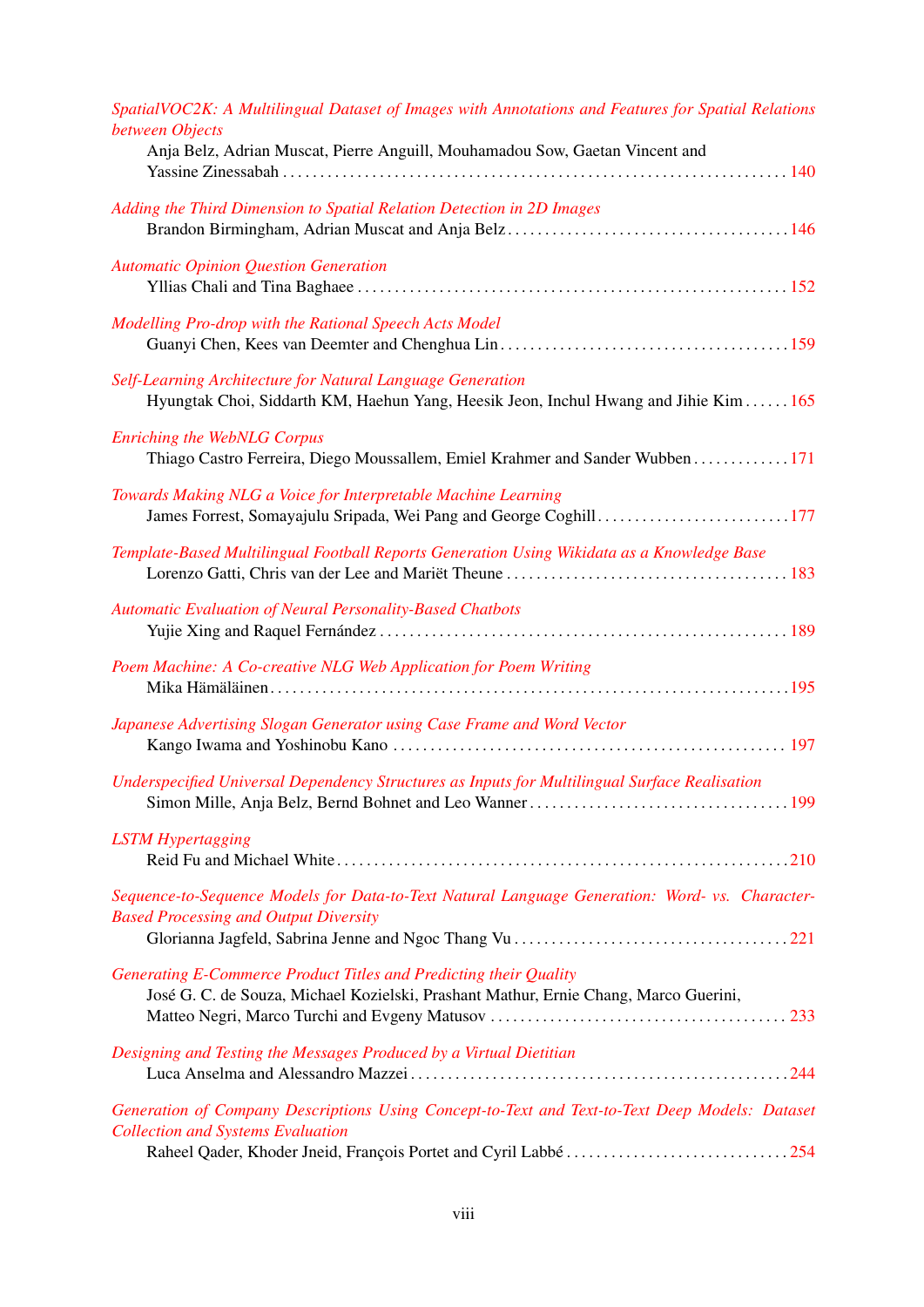| Automatically Generating Questions about Novel Metaphors in Literature                                                                                               |
|----------------------------------------------------------------------------------------------------------------------------------------------------------------------|
| A Master-Apprentice Approach to Automatic Creation of Culturally Satirical Movie Titles                                                                              |
| Can Neural Generators for Dialogue Learn Sentence Planning and Discourse Structuring?                                                                                |
| Neural Generation of Diverse Questions Using Answer Focus, Contextual and Linguistic Features                                                                        |
| <b>Evaluation Methodologies in Automatic Question Generation 2013-2018</b>                                                                                           |
| Task Proposal: The TL; DR Challenge<br>Shahbaz Syed, Michael Völske, Martin Potthast, Nedim Lipka, Benno Stein and                                                   |
| Findings of the E2E NLG Challenge                                                                                                                                    |
| Adapting Descriptions of People to the Point of View of a Moving Observer<br>Gonzalo Méndez, Raquel Hervas, Pablo Gervás, Ricardo de la Rosa and Daniel Ruiz329      |
| <b>BENGAL: An Automatic Benchmark Generator for Entity Recognition and Linking</b><br>Axel-Cyrille Ngonga Ngomo, Michael Röder, Diego Moussallem, Ricardo Usbeck and |
| Sentence Packaging in Text Generation from Semantic Graphs as a Community Detection Problem                                                                          |
| Handling Rare Items in Data-to-Text Generation                                                                                                                       |
| <b>Comprehension Driven Document Planning in Natural Language Generation Systems</b>                                                                                 |
| Adapting Neural Single-Document Summarization Model for Abstractive Multi-Document Summariza-<br>tion: A Pilot Study                                                 |
| Toward Bayesian Synchronous Tree Substitution Grammars for Sentence Planning                                                                                         |
| The Task Matters: Comparing Image Captioning and Task-Based Dialogical Image Description                                                                             |
| Generating Summaries of Sets of Consumer Products: Learning from Experiments<br>Kittipitch Kuptavanich, Ehud Reiter, Kees van Deemter and Advaith Siddharthan  403   |
| <b>Neural Sentence Generation from Formal Semantics</b><br>Kana Manome, Masashi Yoshikawa, Hitomi Yanaka, Pascual Martínez-Gómez,                                    |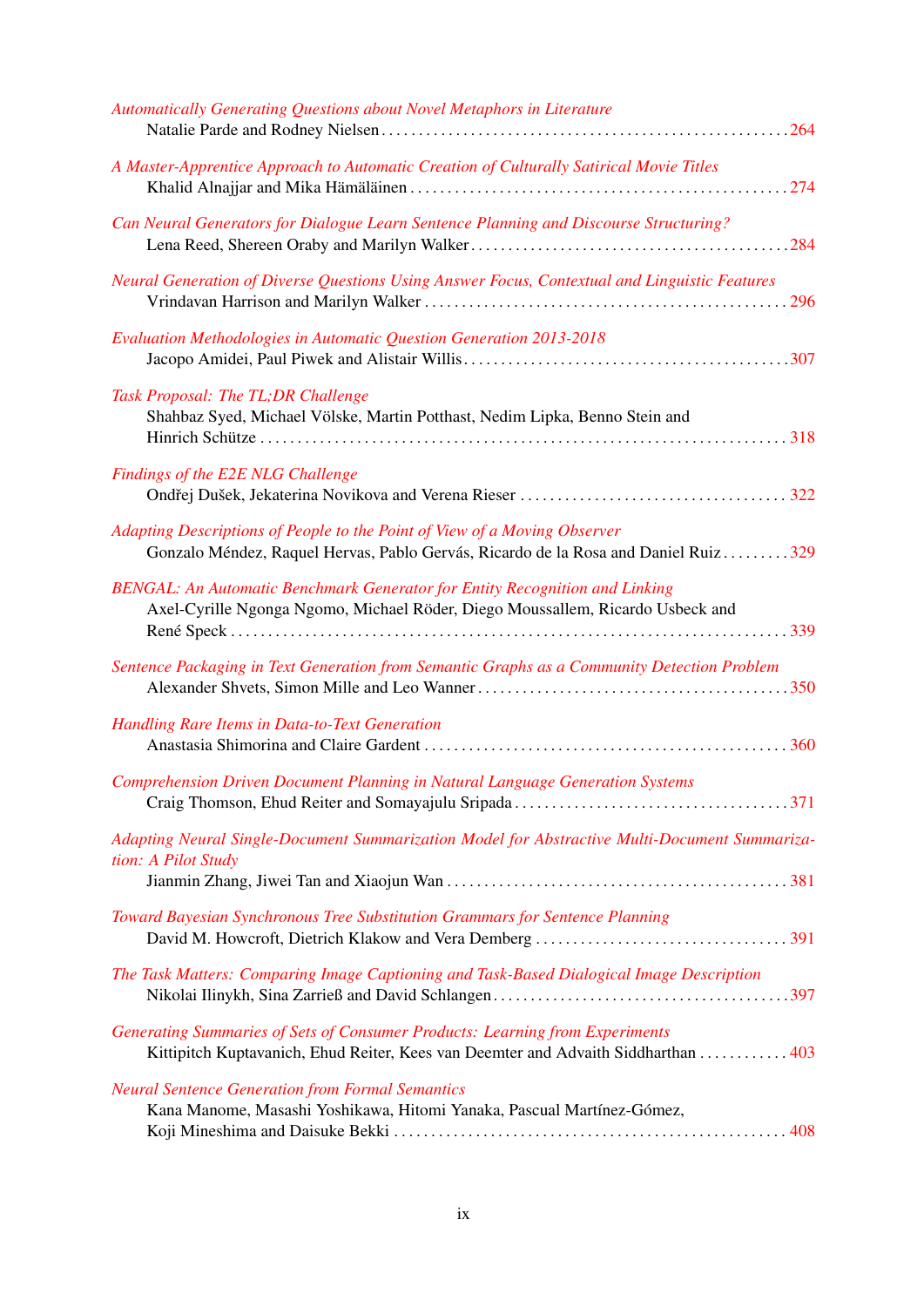| Talking about Other People: An Endless Range of Possibilities                                                                                                                     |
|-----------------------------------------------------------------------------------------------------------------------------------------------------------------------------------|
| Meteorologists and Students: A Resource for Language Grounding of Geographical Descriptors<br>Alejandro Ramos Soto, Ehud Reiter, Kees van Deemter, Jose Alonso and Albert Gatt421 |
| Cyclegen: Cyclic Consistency Based Product Review Generator from Attributes<br>Vasu Sharma, Harsh Sharma, Ankita Bishnu and Labhesh Patel  426                                    |
| Neural Transition-Based Syntactic Linearization                                                                                                                                   |
| Characterizing Variation in Crowd-Sourced Data for Training Neural Language Generators to Produce<br><b>Stylistically Varied Outputs</b>                                          |
| Char2char Generation with Reranking for the E2E NLG Challenge                                                                                                                     |
| E2E NLG Challenge Submission: Towards Controllable Generation of Diverse Natural Language<br>Henry Elder, Sebastian Gehrmann, Alexander O'Connor and Qun Liu  457                 |
| E2E NLG Challenge: Neural Models vs. Templates                                                                                                                                    |
| The E2E NLG Challenge: A Tale of Two Systems                                                                                                                                      |
| Interactive Health Insight Miner: An Adaptive, Semantic-Based Approach                                                                                                            |
| Multi-Language Surface Realisation as REST API Based NLG Microservice<br>Andreas Madsack, Johanna Heininger, Nyamsuren Davaasambuu, Vitaliia Voronik,                             |
| Statistical NLG for Generating the Content and Form of Referring Expressions                                                                                                      |
| <b>Specificity Measures and Reference</b><br>Albert Gatt, Nicolás Marín, Gustavo Rivas-Gervilla and Daniél Sánchez  492                                                           |
| Decoding Strategies for Neural Referring Expression Generation                                                                                                                    |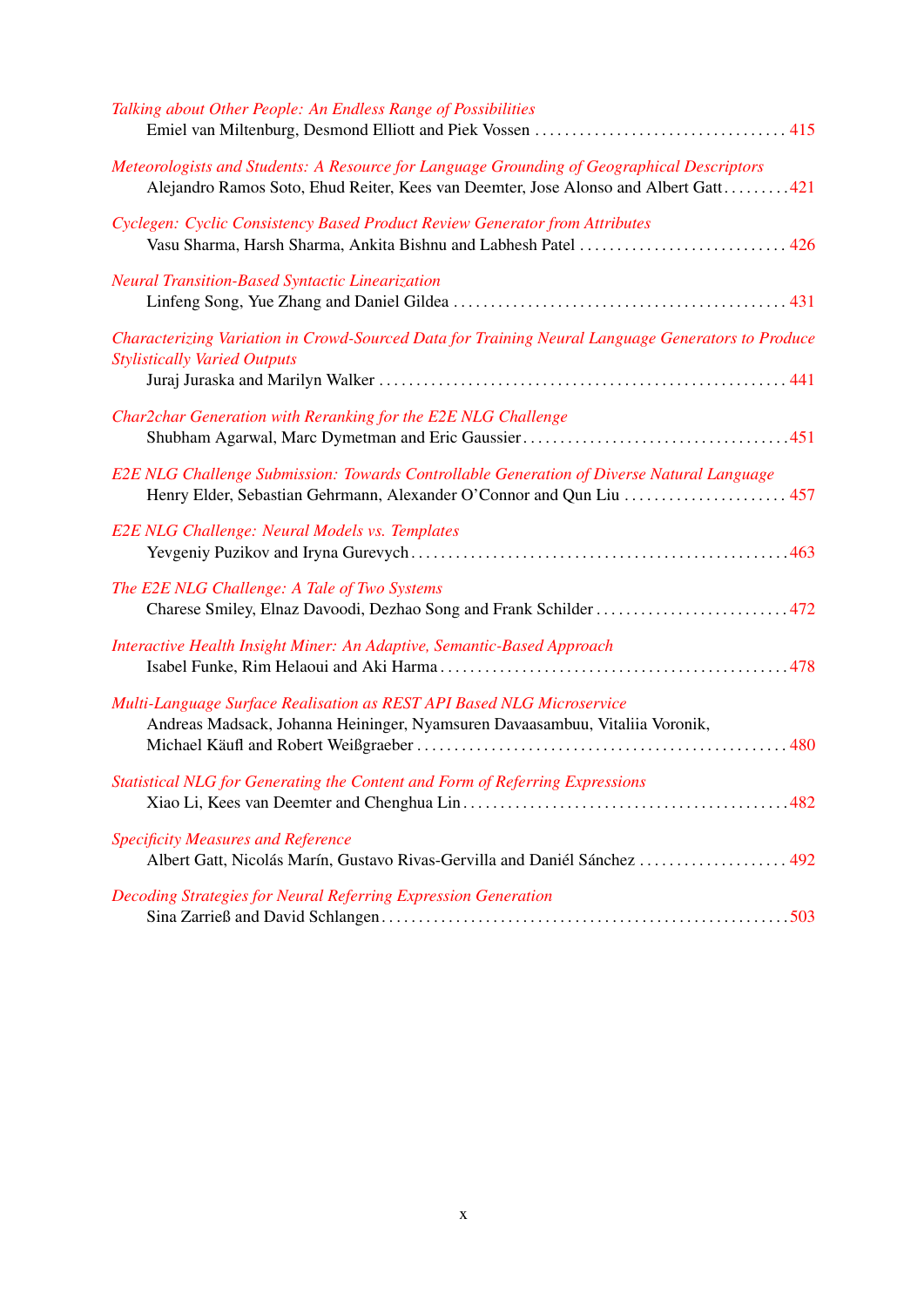# Conference Program

Monday, November 5, 2018

- 08:30–09:00 Registration at Tilburg University Campus
- 09:00–10:30 Workshop 1: 3rd Workshop on Computational Creativity in Language Generation (CC-NLG)
- 09:00–10:30 Workshop 2: Workshop on Intelligent Interactive Systems and Language Generation (2IS&NLG)
- 09:00–10:30 Workshop 3: MyNLG: 1st Workshop on Style, Affect and Character
- 10:30–11:00 Coffee/Tea Break
- 11:00–12:30 Workshop 1 (cont.)
- 11:00–12:30 Workshop 2 (cont.)
- 11:00–12:30 Workshop 3 (cont.)
- 12:30–13:30 Lunch
- 14:00–15:00 Registration at Willem II Stadium
- 15:00–15:15 Opening of INLG 2018
- 15:15–16:15 Tutorial: Yoav Goldberg, *Neural Natural Language Generation (Part 1)*
- 16:15–16:30 Coffee/Tea Break
- 16:30–17:30 Tutorial: Yoav Goldberg, *Neural Natural Language Generation (Part 2)*
- 17:30–19:00 Welcome Reception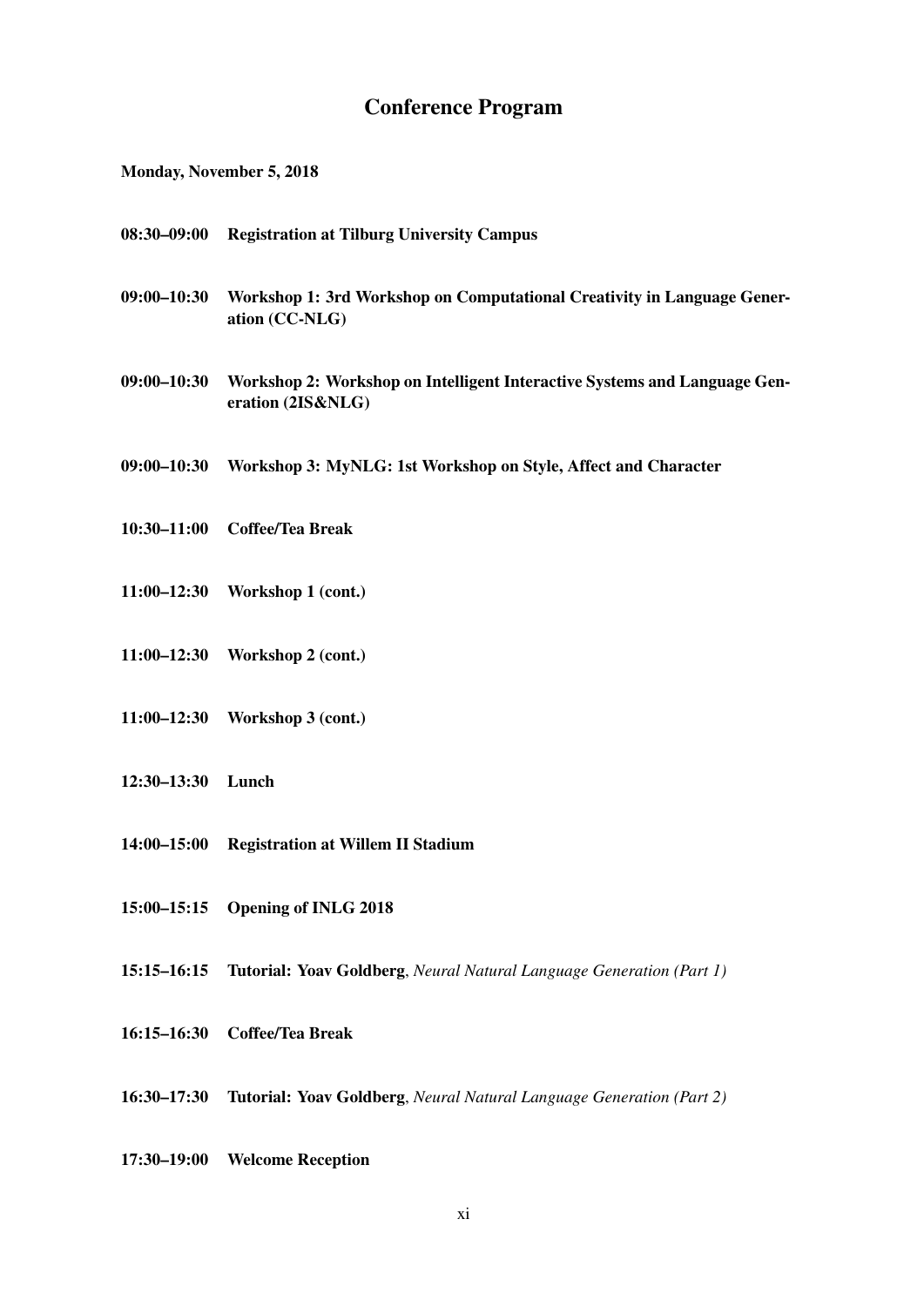Tuesday, November 6, 2018

- 08:30–09:00 Registration
- 09:00–09:05 Welcoming address
- 09:05–10:45 Oral Session 1: Knowledge Representation and Text Generation
- 09:05–09:25 *[Deep Graph Convolutional Encoders for Structured Data to Text Generation](#page-0-0)* Diego Marcheggiani and Laura Perez-Beltrachini
- 09:25–09:45 *[Describing a Knowledge Base](#page-0-0)* Qingyun Wang, Xiaoman Pan, Lifu Huang, Boliang Zhang, Zhiying Jiang, Heng Ji and Kevin Knight
- 09;45–10:05 *[Syntactic Manipulation for Generating more Diverse and Interesting Texts](#page-0-0)* Jan Milan Deriu and Mark Cieliebak
- 10:05–10:25 *[Automated Learning of Templates for Data-to-Text Generation: Comparing Rule-](#page-0-0)[Based, Statistical and Neural Methods](#page-0-0)* Chris van der Lee, Emiel Krahmer and Sander Wubben
- 10:25–10:45 *[End-to-End Content and Plan Selection for Data-to-Text Generation](#page-0-0)* Sebastian Gehrmann, Falcon Dai, Henry Elder and Alexander Rush
- 10:45–11:15 Coffee/Tea Break
- 11:15–12:15 Keynote 1: Piek Vossen *Don't Believe Everything You See, Hear or Read: A Theory of Mind that Drives Robot-Human Communication*
- 12:15–12:30 3rd SIGGEN Hackathon: Introduction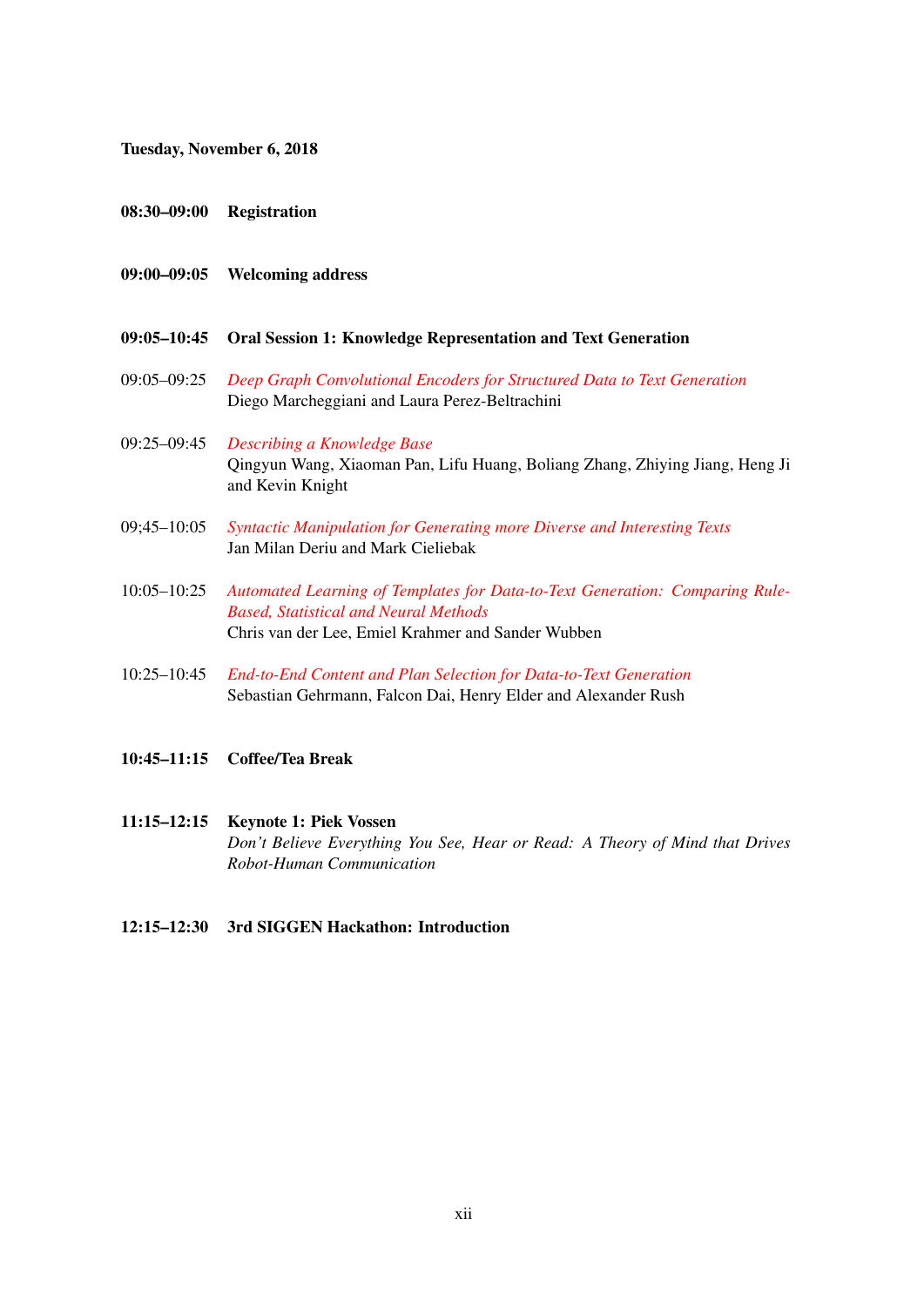### Tuesday, November 6, 2018 (continued)

### 12:30–14:30 Poster Session 1 (including lunch)

*[SimpleNLG-ZH: A Linguistic Realisation Engine for Mandarin](#page-0-0)* Guanyi Chen, Kees van Deemter and Chenghua Lin

*[Adapting SimpleNLG to Galician language](#page-0-0)* Andrea Cascallar Fuentes, Alejandro Ramos Soto and Alberto Bugarín Diz

*[Going Dutch: Creating SimpleNLG-NL](#page-0-0)* Ruud de Jong and Mariët Theune

*[Learning to Flip the Bias of News Headlines](#page-0-0)* Wei-Fan Chen, Henning Wachsmuth, Khalid Al Khatib and Benno Stein

*[Stylistically User-Specific Generation](#page-0-0)* Abdurrisyad Fikri, Hiroya Takamura and Manabu Okumura

*[Explainable Autonomy: A Study of Explanation Styles for Building Clear Mental](#page-0-0) [Models](#page-0-0)*

Francisco Javier Chiyah Garcia, David A Robb, Xingkun Liu, Atanas Laskov, Pedro Patron and Helen Hastie

*[Treat the System Like a Human Student: Automatic Naturalness Evaluation of Gen](#page-0-0)[erated Text without Reference Texts](#page-0-0)* Isabel Groves, Ye Tian and Ioannis Douratsos

*[Content Aware Source Code Change Description Generation](#page-0-0)* Pablo Loyola, Edison Marrese-Taylor, Jorge Balazs, Yutaka Matsuo and Fumiko Satoh

*[Improving Context Modelling in Multimodal Dialogue Generation](#page-0-0)* Shubham Agarwal, Ondřej Dušek, Ioannis Konstas and Verena Rieser

*[Generating Market Comments Referring to External Resources](#page-0-0)* Tatsuya Aoki, Akira Miyazawa, Tatsuya Ishigaki, Keiichi Goshima, Kasumi Aoki, Ichiro Kobayashi, Hiroya Takamura and Yusuke Miyao

# *[SpatialVOC2K: A Multilingual Dataset of Images with Annotations and Features](#page-0-0) [for Spatial Relations between Objects](#page-0-0)*

Anja Belz, Adrian Muscat, Pierre Anguill, Mouhamadou Sow, Gaetan Vincent and Yassine Zinessabah

*[Adding the Third Dimension to Spatial Relation Detection in 2D Images](#page-0-0)* Brandon Birmingham, Adrian Muscat and Anja Belz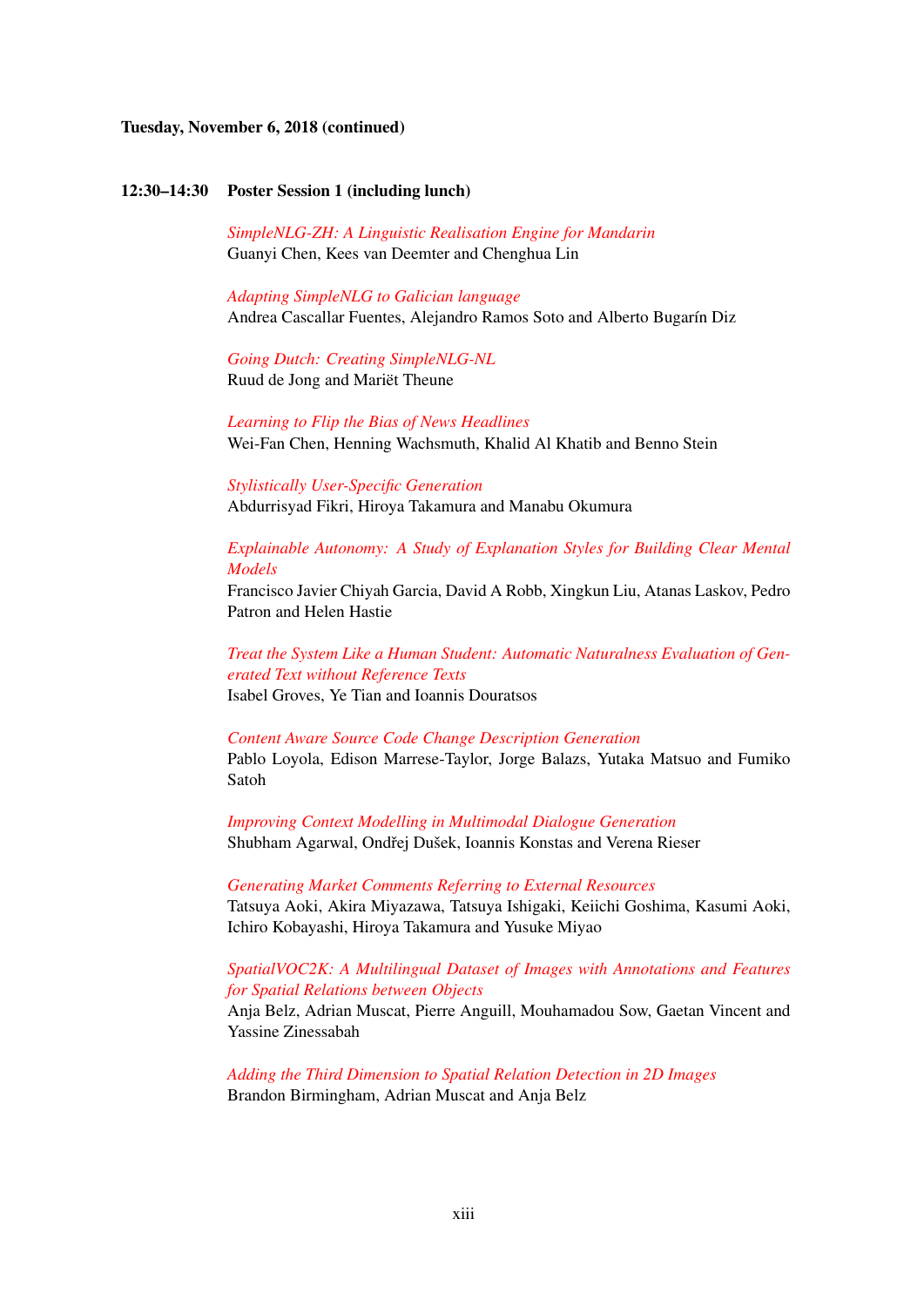# Tuesday, November 6, 2018 (continued)

*[Automatic Opinion Question Generation](#page-0-0)* Yllias Chali and Tina Baghaee

*[Modelling Pro-Drop with the Rational Speech Acts Model](#page-0-0)* Guanyi Chen, Kees van Deemter and Chenghua Lin

*[Self-Learning Architecture for Natural Language Generation](#page-0-0)* Hyungtak Choi, Siddarth KM, Haehun Yang, Heesik Jeon, Inchul Hwang and Jihie Kim

*[Enriching the WebNLG Corpus](#page-0-0)* Thiago Castro Ferreira, Diego Moussallem, Emiel Krahmer and Sander Wubben

*[Towards Making NLG a Voice for Interpretable Machine Learning](#page-0-0)* James Forrest, Somayajulu Sripada, Wei Pang and George Coghill

*[Template-Based Multilingual Football Reports Generation Using Wikidata as a](#page-0-0) [Knowledge Base](#page-0-0)* Lorenzo Gatti, Chris van der Lee and Mariët Theune

*[Automatic Evaluation of Neural Personality-Based Chatbots](#page-0-0)* Yujie Xing and Raquel Fernández

#### 12:30–14:30 Demo Session 1 (including lunch)

*[Poem Machine: A Co-creative NLG Web Application for Poem Writing](#page-0-0)* Mika Hämäläinen

*[Japanese Advertising Slogan Generator Using Case Frame and Word Vector](#page-0-0)* Kango Iwama and Yoshinobu Kano

### 14:30–15:30 Oral Session 2: Syntactic Realisation

- 14:30–14:50 *[Underspecified Universal Dependency Structures as Inputs for Multilingual Surface](#page-0-0) [Realisation](#page-0-0)* Simon Mille, Anja Belz, Bernd Bohnet and Leo Wanner
- 14:50–15:10 *[LSTM Hypertagging](#page-0-0)* Reid Fu and Michael White
- 15:10–15:30 *[Sequence-to-Sequence Models for Data-to-Text Natural Language Generation:](#page-0-0) [Word- vs. Character-Based Processing and Output Diversity](#page-0-0)* Glorianna Jagfeld, Sabrina Jenne and Ngoc Thang Vu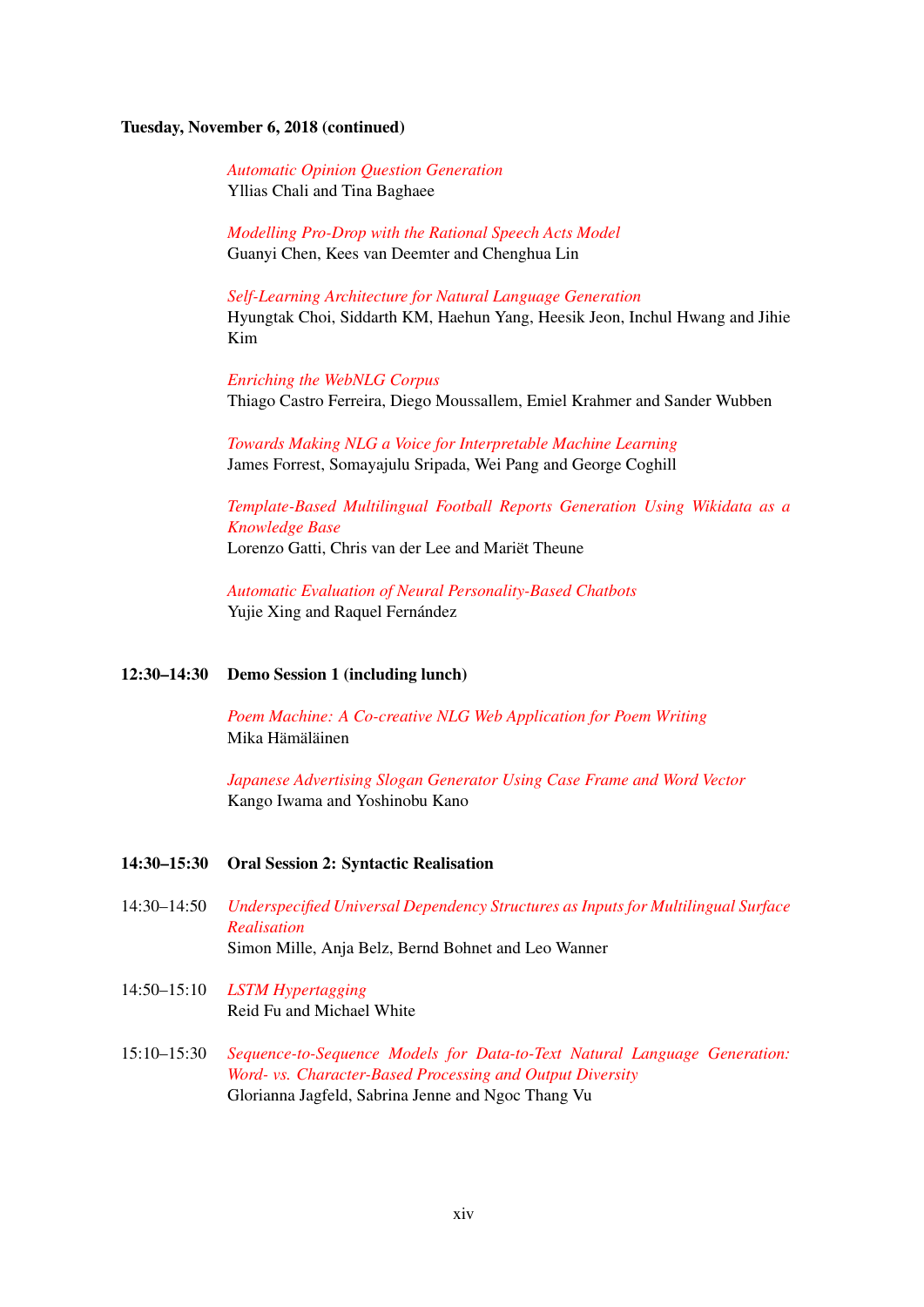# Tuesday, November 6, 2018 (continued)

# 15:30–16:00 Coffee/Tea Break

| $16:00 - 17:00$ | <b>Oral Session 3: Applications of Automatic Text Generation</b>                                                                                                                                           |
|-----------------|------------------------------------------------------------------------------------------------------------------------------------------------------------------------------------------------------------|
| $16:00 - 16:20$ | Generating E-Commerce Product Titles and Predicting their Quality<br>José G. C. de Souza, Michael Kozielski, Prashant Mathur, Ernie Chang, Marco<br>Guerini, Matteo Negri, Marco Turchi and Evgeny Matusov |
| $16:20 - 16:40$ | Designing and Testing the Messages Produced by a Virtual Dietitian<br>Luca Anselma and Alessandro Mazzei                                                                                                   |
| $16:40 - 17:00$ | Generation of Company Descriptions Using Concept-to-Text and Text-to-Text Deep<br><b>Models: Dataset Collection and Systems Evaluation</b><br>Raheel Qader, Khoder Jneid, François Portet and Cyril Labbé  |

18:00–20:00 Social Event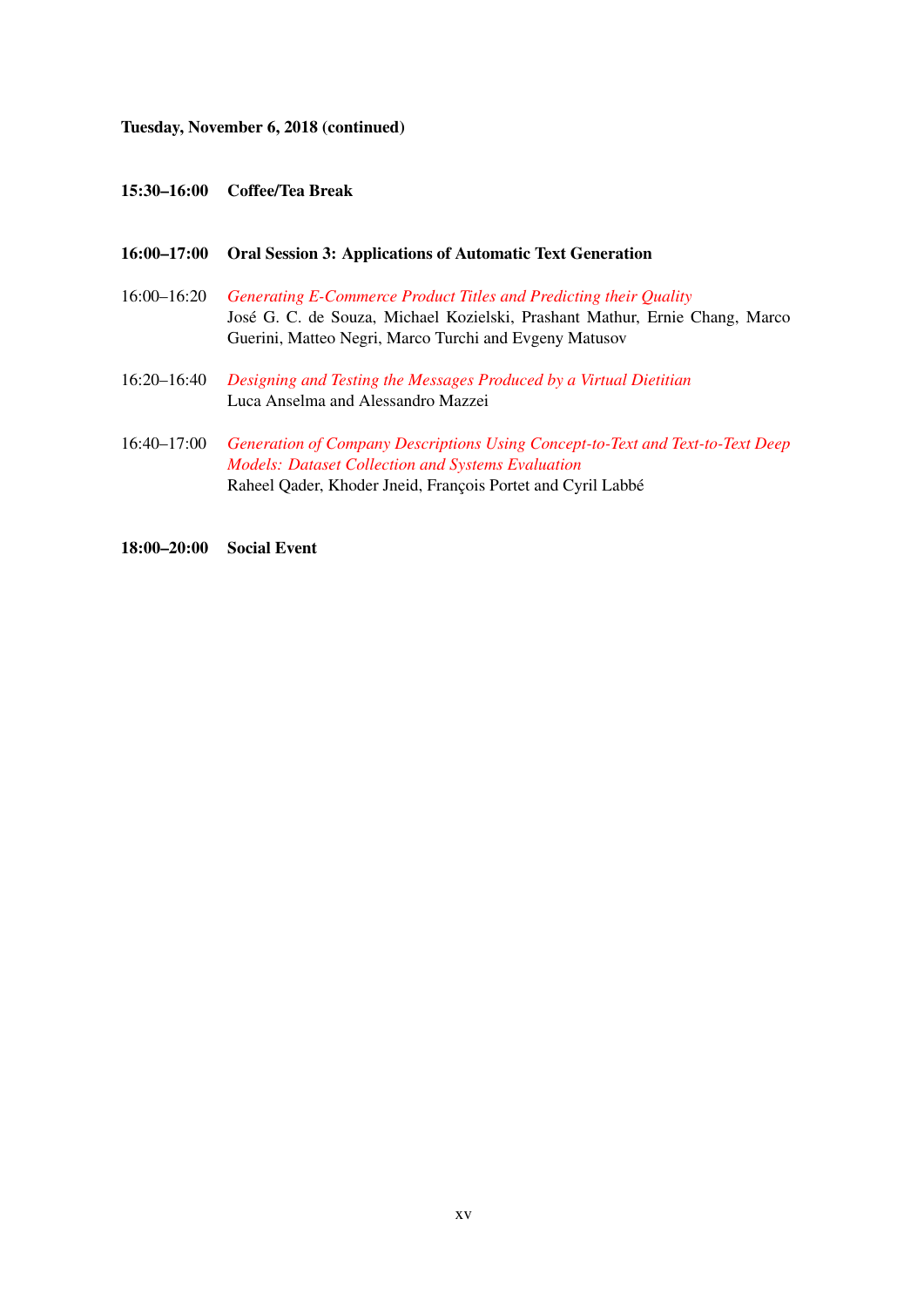### Wednesday, November 7, 2018

### 08:30–09:00 Registration

### 09:00–10:40 Oral Session 4: Questions and Dialogue

- 09:00–09:20 *[Automatically Generating Questions about Novel Metaphors in Literature](#page-0-0)* Natalie Parde and Rodney Nielsen
- 09:20–09:40 *[A Master-Apprentice Approach to Automatic Creation of Culturally Satirical Movie](#page-0-0) [Titles](#page-0-0)* Khalid Alnajjar and Mika Hämäläinen
- 09:40–10:00 *[Can Neural Generators for Dialogue Learn Sentence Planning and Discourse](#page-0-0) [Structuring?](#page-0-0)* Lena Reed, Shereen Oraby and Marilyn Walker
- 10:00–10:20 *[Neural Generation of Diverse Questions using Answer Focus, Contextual and Lin](#page-0-0)[guistic Features](#page-0-0)* Vrindavan Harrison and Marilyn Walker
- 10:20–10:40 *[Evaluation Methodologies in Automatic Question Generation 2013-2018](#page-0-0)* Jacopo Amidei, Paul Piwek and Alistair Willis

# 10:40–11:15 Coffee/Tea Break

- 11:15–12:30 Generation Challenges Special Session
- 11:15–11:35 *[Task Proposal: The TL;DR Challenge](#page-0-0)* Shahbaz Syed, Michael Völske, Martin Potthast, Nedim Lipka, Benno Stein and Hinrich Schütze
- 11:35–11:55 *Report on the Multilingual Surface Realization Challenge* Simon Mille
- 11:55–12:15 *[Findings of the E2E NLG Challenge](#page-0-0)* Ondřej Dušek, Jekaterina Novikova and Verena Rieser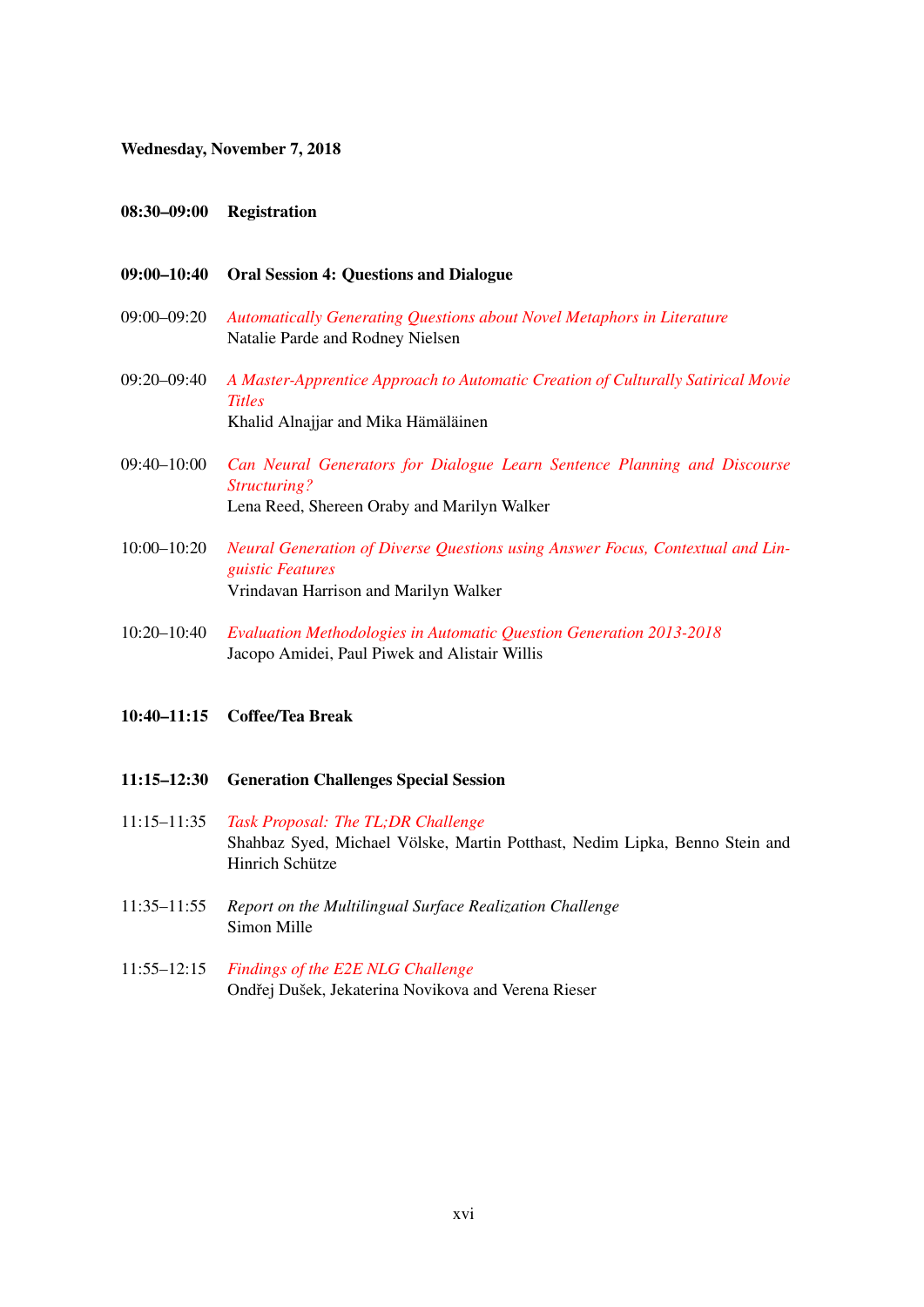### Wednesday, November 7, 2018 (continued)

#### 12:30–14:30 Poster Session 2 (including lunch)

*[Adapting Descriptions of People to the Point of View of a Moving Observer](#page-0-0)* Gonzalo Méndez, Raquel Hervas, Pablo Gervás, Ricardo de la Rosa and Daniel Ruiz

*[BENGAL: An Automatic Benchmark Generator for Entity Recognition and Linking](#page-0-0)* Axel-Cyrille Ngonga Ngomo, Michael Röder, Diego Moussallem, Ricardo Usbeck and René Speck

*[Sentence Packaging in Text Generation from Semantic Graphs as a Community De](#page-0-0)[tection Problem](#page-0-0)* Alexander Shvets, Simon Mille and Leo Wanner

*[Handling Rare Items in Data-to-Text Generation](#page-0-0)* Anastasia Shimorina and Claire Gardent

*[Comprehension Driven Document Planning in Natural Language Generation Sys](#page-0-0)[tems](#page-0-0)*

Craig Thomson, Ehud Reiter and Somayajulu Sripada

*[Adapting Neural Single-Document Summarization Model for Abstractive Multi-](#page-0-0)[Document Summarization: A Pilot Study](#page-0-0)* Jianmin Zhang, Jiwei Tan and Xiaojun Wan

*[Toward Bayesian Synchronous Tree Substitution Grammars for Sentence Planning](#page-0-0)* David M. Howcroft, Dietrich Klakow and Vera Demberg

*[The Task Matters: Comparing Image Captioning and Task-Based Dialogical Image](#page-0-0) [Description](#page-0-0)*

Nikolai Ilinykh, Sina Zarrieß and David Schlangen

*[Generating Summaries of Sets of Consumer Products: Learning from Experiments](#page-0-0)* Kittipitch Kuptavanich, Ehud Reiter, Kees van Deemter and Advaith Siddharthan

*[Neural Sentence Generation from Formal Semantics](#page-0-0)* Kana Manome, Masashi Yoshikawa, Hitomi Yanaka, Pascual Martínez-Gómez, Koji Mineshima and Daisuke Bekki

*[Talking about Other People: An Endless Range of Possibilities](#page-0-0)* Emiel van Miltenburg, Desmond Elliott and Piek Vossen

*[Meteorologists and Students: A Resource for Language Grounding of Geographical](#page-0-0) [Descriptors](#page-0-0)*

Alejandro Ramos Soto, Ehud Reiter, Kees van Deemter, Jose Alonso and Albert **Gatt**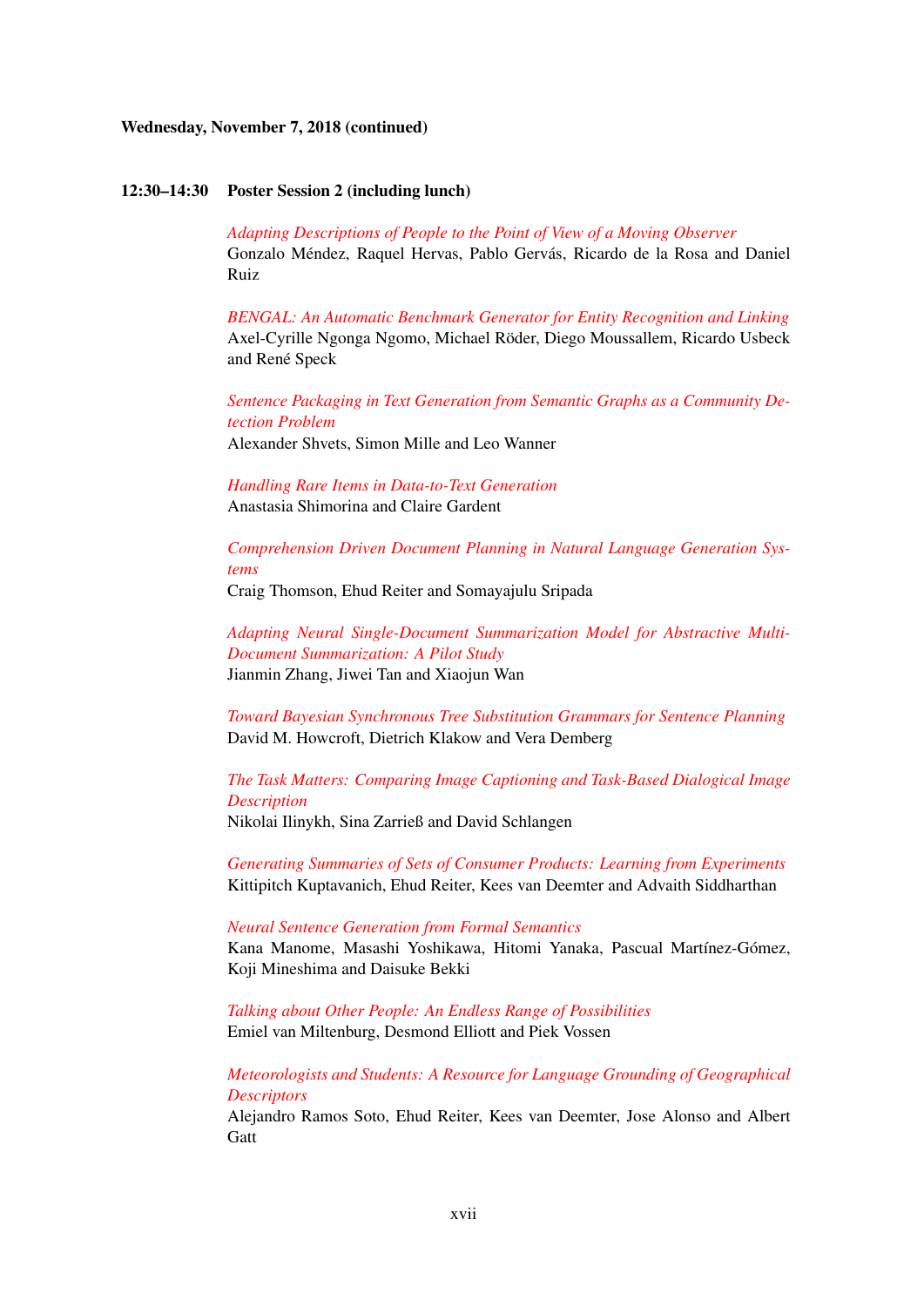# Wednesday, November 7, 2018 (continued)

*[Cyclegen: Cyclic Consistency Based Product Review Generator from Attributes](#page-0-0)* Vasu Sharma, Harsh Sharma, Ankita Bishnu and Labhesh Patel

*[Neural Transition-Based Syntactic Linearization](#page-0-0)* Linfeng Song, Yue Zhang and Daniel Gildea

## 12:30–14:30 E2E Challenge Posters (including lunch)

*[Characterizing Variation in Crowd-Sourced Data for Training Neural Language](#page-0-0) [Generators to Produce Stylistically Varied Outputs](#page-0-0)* Juraj Juraska and Marilyn Walker

*[Char2char Generation with Reranking for the E2E NLG Challenge](#page-0-0)* Shubham Agarwal, Marc Dymetman and Eric Gaussier

*[E2E NLG Challenge Submission: Towards Controllable Generation of Diverse Nat](#page-0-0)[ural Language](#page-0-0)* Henry Elder, Sebastian Gehrmann, Alexander O'Connor and Qun Liu

*[E2E NLG Challenge: Neural Models vs. Templates](#page-0-0)* Yevgeniy Puzikov and Iryna Gurevych

*[The E2E NLG Challenge: A Tale of Two Systems](#page-0-0)* Charese Smiley, Elnaz Davoodi, Dezhao Song and Frank Schilder

# 12:30–14:30 Demo Session 2 (including lunch)

*[Interactive Health Insight Miner: An Adaptive, Semantic-Based Approach](#page-0-0)* Isabel Funke, Rim Helaoui and Aki Harma

*[Multi-Language Surface Realisation as REST API Based NLG Microservice](#page-0-0)* Andreas Madsack, Johanna Heininger, Nyamsuren Davaasambuu, Vitaliia Voronik, Michael Käufl and Robert Weißgraeber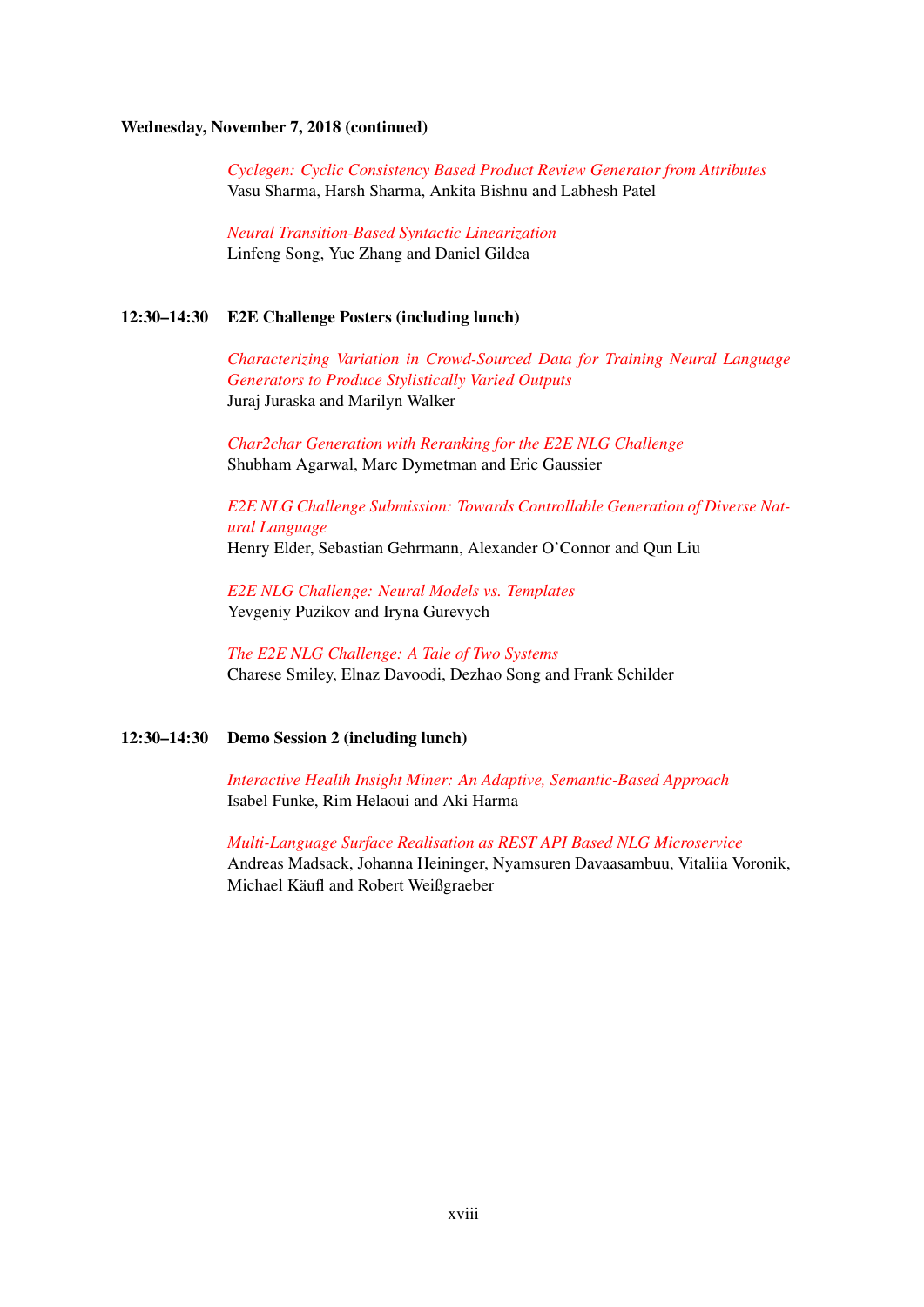### Wednesday, November 7, 2018 (continued)

# 14:30–15:30 Keynote 2: Lillian Lee *Analyzing Phrasing Effects via Found Conversations: "Parallel Universes" in Movies, Twitter and ChangeMyView*

- 15:30–16:00 Coffee/Tea Break
- 16:00–17:00 Oral Session 5: Referring Expression Generation
- 16:00–16:20 *[Statistical NLG for Generating the Content and Form of Referring Expressions](#page-0-0)* Xiao Li, Kees van Deemter and Chenghua Lin
- 16:20–16:40 *[Specificity Measures and Reference](#page-0-0)* Albert Gatt, Nicolás Marín, Gustavo Rivas-Gervilla and Daniél Sánchez
- 16:40–17:00 *[Decoding Strategies for Neural Referring Expression Generation](#page-0-0)* Sina Zarrieß and David Schlangen
- 18:30–23:00 Conference Dinner